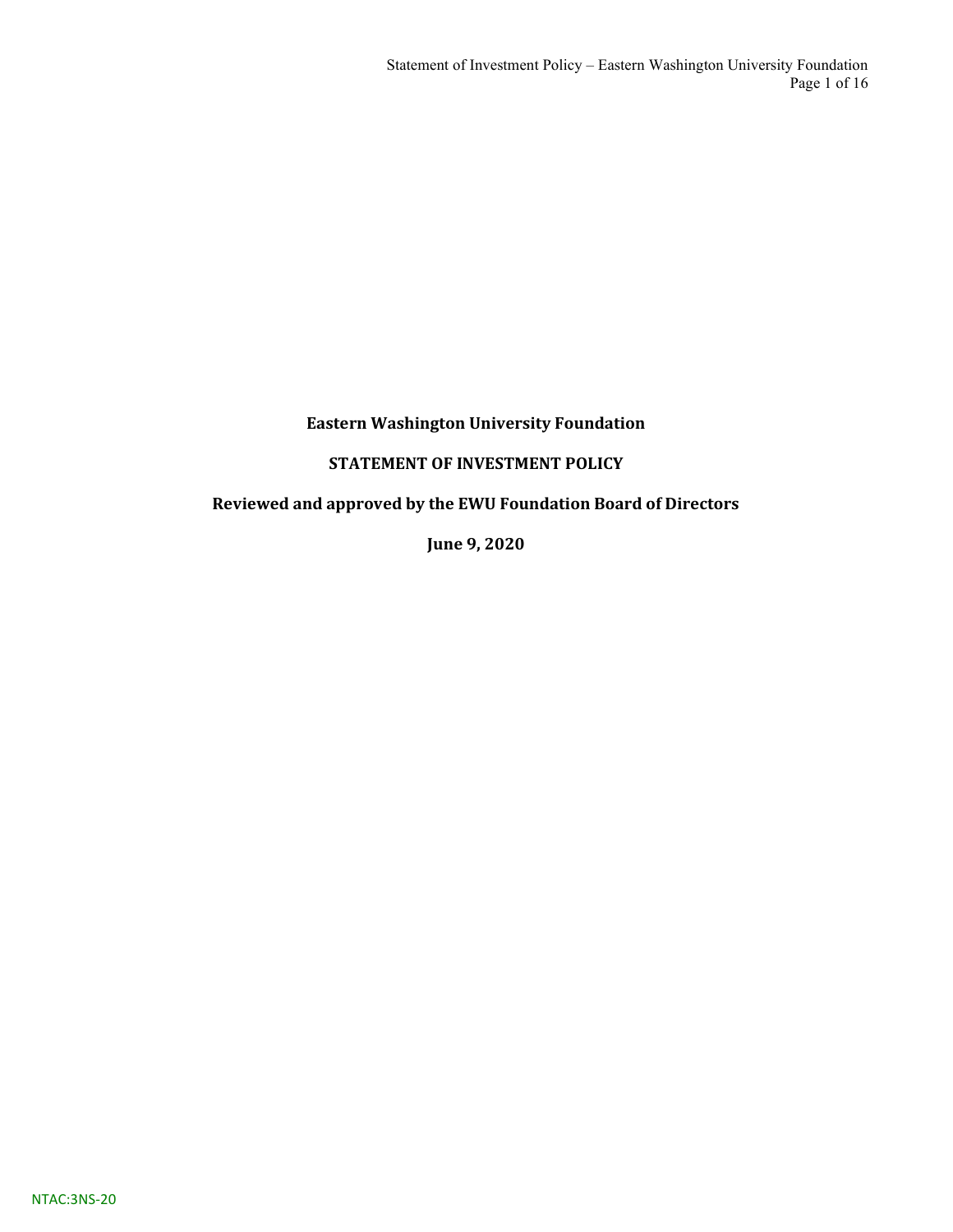#### STATEMENT OF INVESTMENT POLICY

#### TABLE OF CONTENTS

| $\mathbf{I}$ . |                  |   |  |  |  |
|----------------|------------------|---|--|--|--|
|                | А.               |   |  |  |  |
|                | <b>B.</b>        |   |  |  |  |
| II.            |                  |   |  |  |  |
|                | А.               |   |  |  |  |
|                | <b>B.</b>        |   |  |  |  |
|                | C.               |   |  |  |  |
|                | D.               |   |  |  |  |
|                | Ε.               |   |  |  |  |
| III.           |                  | 5 |  |  |  |
| IV.            |                  | 6 |  |  |  |
|                | А.               |   |  |  |  |
|                | <b>B.</b>        |   |  |  |  |
|                | C.<br>Fee Policy |   |  |  |  |
| V.             |                  |   |  |  |  |
|                | A.               |   |  |  |  |
|                | <b>B.</b>        |   |  |  |  |
| VI.            |                  |   |  |  |  |
|                | А.               |   |  |  |  |
|                | <b>B.</b>        |   |  |  |  |
|                | C.               |   |  |  |  |
|                | i.               |   |  |  |  |
|                | ii.              |   |  |  |  |
|                | D.               |   |  |  |  |
|                | Ε.               |   |  |  |  |
| VII.           |                  |   |  |  |  |
|                | А.               |   |  |  |  |
|                | <b>B.</b>        |   |  |  |  |
| VIII.          |                  |   |  |  |  |
|                | А.               |   |  |  |  |
|                | <b>B.</b>        |   |  |  |  |
|                | C.               |   |  |  |  |
| IX.            |                  |   |  |  |  |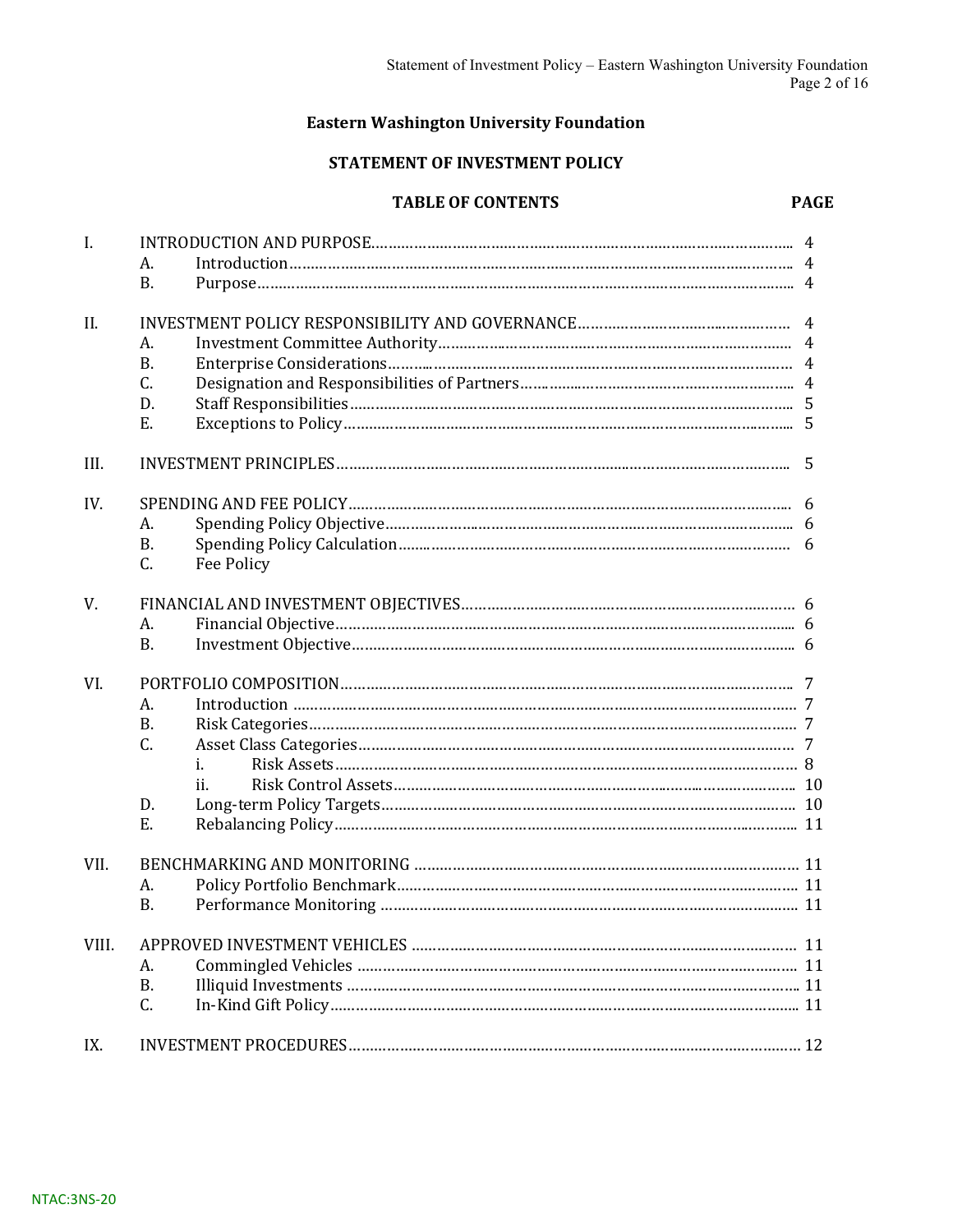#### STATEMENT OF INVESTMENT POLICY

# TABLE OF CONTENTS (Cont.) PAGE

| $X_{-}$         |              |                                                       |  |
|-----------------|--------------|-------------------------------------------------------|--|
|                 |              |                                                       |  |
|                 | $\mathbf{B}$ |                                                       |  |
|                 |              |                                                       |  |
| <b>EXHIBITS</b> |              |                                                       |  |
|                 |              |                                                       |  |
|                 | B.           |                                                       |  |
|                 |              | UNIFORM PRUDENT MANAGEMENT OF INSTITUTIONAL FUNDS  15 |  |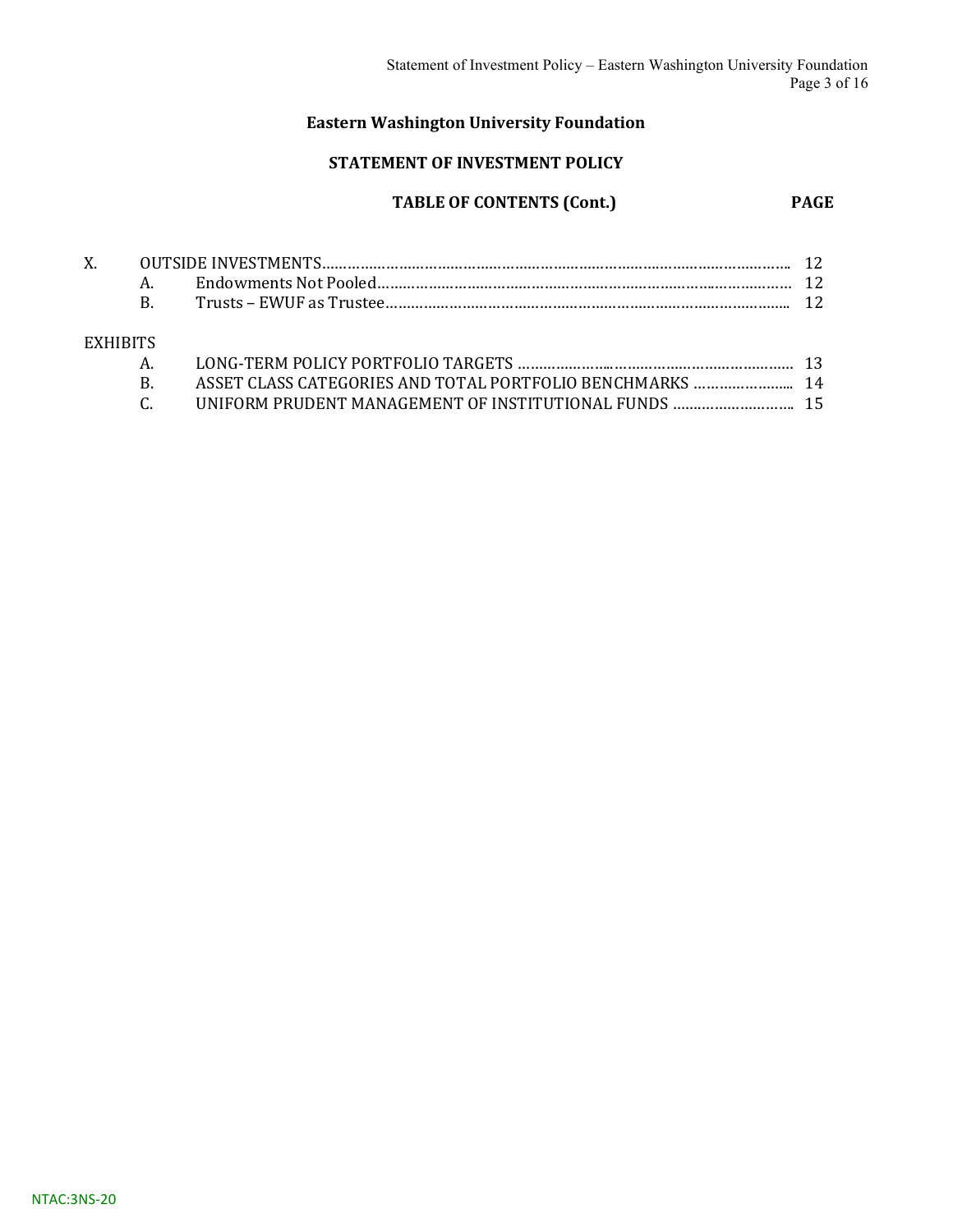#### STATEMENT OF INVESTMENT POLICY

#### I. INTRODUCTION AND PURPOSE

- A. This statement of investment policies (the "Investment Policy") governs the investment management of the Eastern Washington University Foundation endowment fund (the "Endowment") and other operating funds (the "Operating Funds"), hereinafter collectively referred to as "the Funds." The intent of this Investment Policy is to provide the basis for the Board of Directors (the "Board") of the Eastern Washington University Foundation (the "Foundation"), through the Investment Committee (the "Investment Committee") of the Board, to give direction for the management of the Funds. The Investment Committee is empowered by the Board to establish investment objectives and policies, select the appropriate types of assets and to review and evaluate, on a regular basis, the performance of the Funds. The policies and objectives provided below apply to the overall Funds. This Investment Policy will be reviewed periodically by the Investment Committee and modified as conditions warrant and approved by the Board.
- B. University Advancement builds a compelling case for choice and support of Eastern Washington University among all of its constituents by communicating and advocating for the university's distinctive regional position, role and contributions, thus forging relationships and securing commitments required to advance the institution's mission and priorities. The mission of the EWU Foundation Endowment is to support the educational mission of the Foundation and Eastern Washington University by providing a reliable source of funds for current and future use. In order to achieve this purpose, the Foundation has established three primary financial missions: to maintain the purchasing power of the assets held in the Endowment and the Funds in perpetuity, to achieve investment returns sufficient to sustain the level of spending necessary to support the Foundation's ongoing operations, and provide sufficient liquidity to allow the Foundation to properly carry out its mission over shorter time periods.

#### II. INVESTMENT POLICY RESPONSIBILITY AND GOVERNANCE

- A. The Board recognizes that it has a fiduciary responsibility related to management of the Funds. Accordingly, the Board will appoint certain of its members to serve on the Investment Committee. The Investment Committee has the authority and is charged with the duty of keeping the Funds productive. The Committee is the governing body responsible for:
	- i. developing this Investment Policy
	- ii. monitoring compliance of the investment program with this Investment Policy
	- iii. overseeing the Foundation staff in the discharge of their responsibilities as outlined below
	- iv. retaining, monitoring and terminating Investment Managers, Advisors, and or Outsource Chief Investment Officer (OCIO) partners – collectively referred to as external investment partners ("Partners") as appropriate. Selection criteria should be clearly defined, the RFP for services widely disbursed and the interview/selection process highly collaborative; and
	- v. approving the terms upon which Partners manage the Foundation assets, including without limitation, the terms of investment management agreements, asset allocation guidelines, fees and compensation, and performance measurement benchmarks. At least annually, the Committee shall review this Investment Policy to ensure the policies contained herein remain current and appropriate.
- B. The Investment Committee may need to consider certain unique aspects of the Foundation's operations, capital structure, or financial statements when making investment decisions (including setting policies)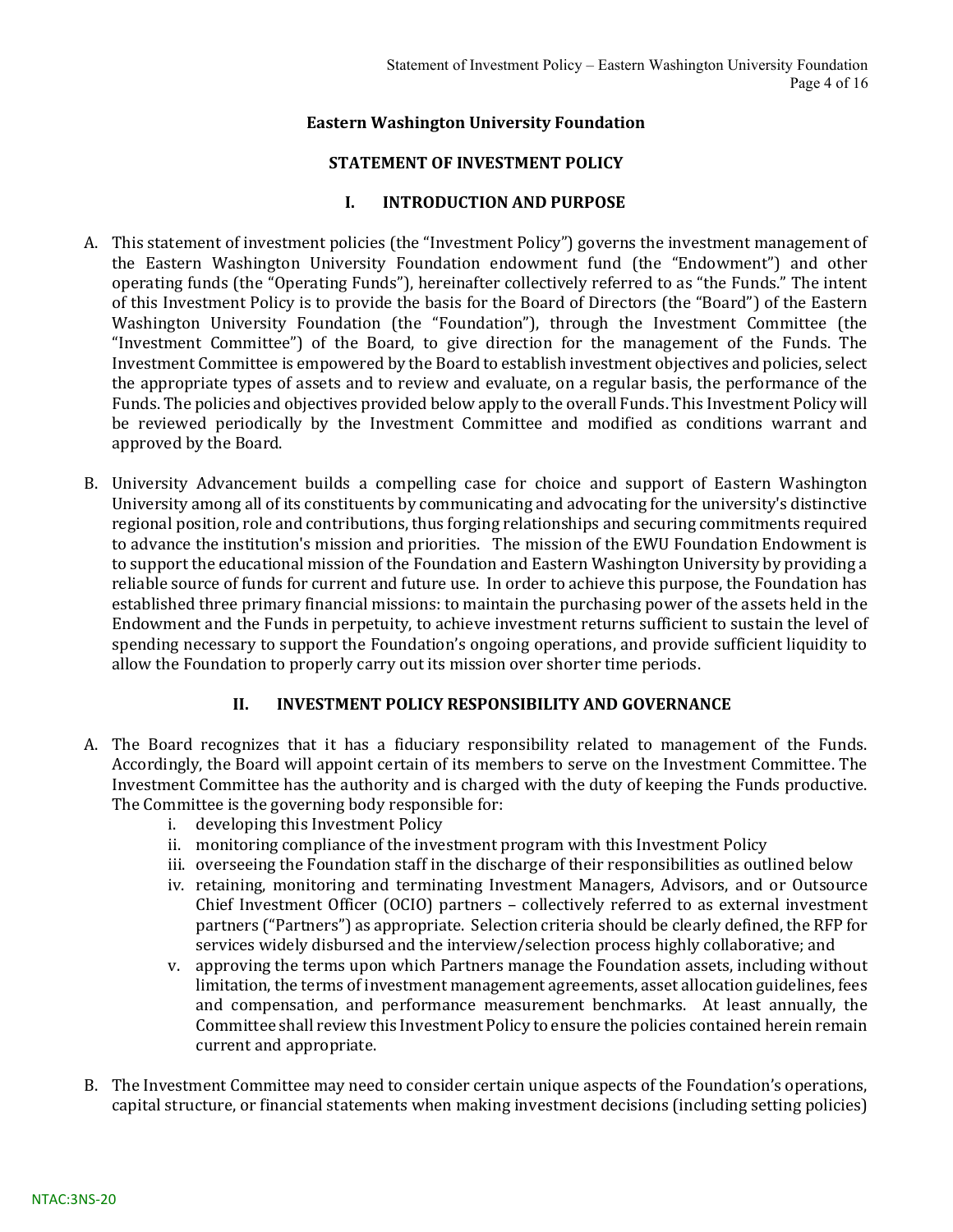to ensure the enterprise as a whole does not have potentially harmful exposures in any one area and the Funds remain consistent with the Foundation's overall risk profile.

- C. Subject to specific legal limitations or other restrictions in a gift instrument, the Committee may hire and prudently delegate to Partners the management of some or all of the Foundation's assets. The Committee will act in good faith, with the care that an ordinary prudent person in a like position would exercise under similar circumstances in:
	- i. Selecting Partners
	- ii. Establishing the scope and terms of the delegation, consistent with the purposes, goals, and mission of the Foundation
	- iii. Periodically reviewing the Partners' actions in order to monitor the Partner's performance and compliance with the scope and terms of any delegated activities.
- D. In this regard, the Investment Committee shall engage qualified external professional Partners that have demonstrated competence in their respective areas of expertise. These Partners shall have full discretion and authority for determining the investment strategy, security selection, and timing of purchases and sales of assets subject to applicable laws, regulations and the provisions of this Investment Policy. The duties and responsibilities delegated to Partners will be defined by specific contracts, applicable laws and regulations. The Partners shall invest and rebalance the portfolio's asset categories so that they are consistent with the stated Asset Allocation Targets and Ranges Schedule A. In addition, the Partners will, on a minimum of a quarterly basis, monitor the performance and investment process showing performance against the benchmarks to ensure that the objectives and guidelines are maintained and accomplished.
- E. The Foundation's Staff is responsible for:
	- i. Providing day-to-day monitoring, supervision and administration of the Foundation assets.
	- ii. Providing day-to-day interaction and oversight of the Partners.
	- iii. Apprising the Investment Committee of important portfolio information.
	- iv. Transferring monies earmarked for endowed accounts into and out of the endowment pool for investment. Quarterly transfer period will be the first business day in October, January, April and July. Pledges are considered assets when paid and received into the endowment pool and will be transferred at that time.
	- v. Allocate endowment pool earnings monthly in keeping with donor intent.
- F. The Investment Committee may waive or modify any of the restrictions in this Investment Policy given appropriate circumstances. Any such waivers or modifications shall be made only after a thorough review of the situation. Any such waiver or modification should be documented in writing and maintained as a permanent record in the meeting minutes of the Investment Committee, per the Record Retention and Destruction Policy adopted by the Foundation on December 2, 2014. All such waivers and modifications shall be reported to the Board at the meeting immediately following the granting of the waiver or modification.

#### III. INVESTMENT PRINCIPLES

The primary investment objective of the Foundation is to preserve and enhance the purchasing power of the Foundation's assets. Accordingly, the Foundation seeks a long-term rate of return on investments that will grow its assets by an amount sufficient to offset inflation, required spending and program fees and expenses, over a full market cycle, while maintaining sufficient liquidity to meet obligations arising from planned activities. A secondary objective is to outperform, over long time periods – generally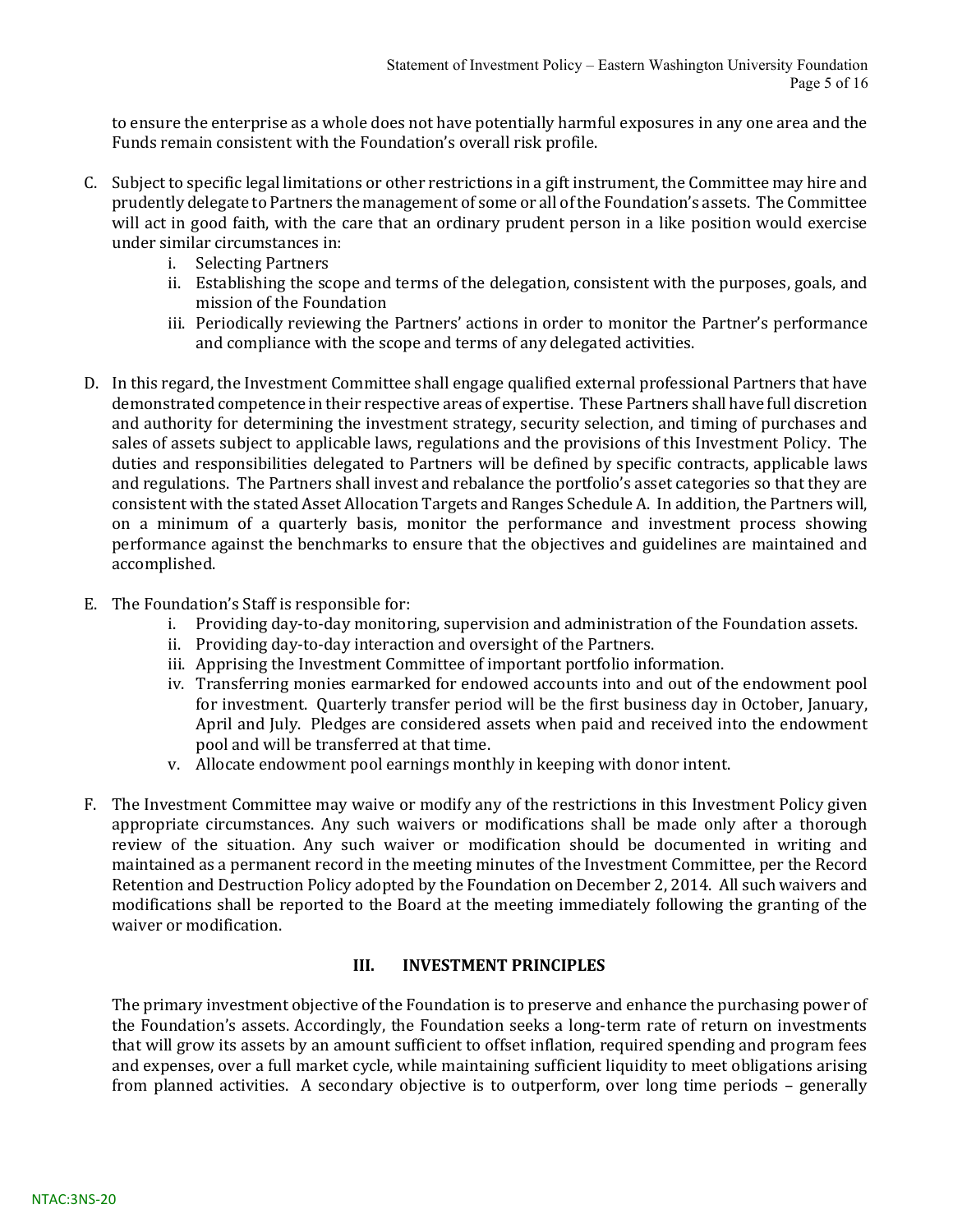encompassing multiple market cycles, a policy benchmark which is defined later in this Investment Policy.

In furtherance of these objectives, the Foundation will generally diversify the portfolio among various asset classes and securities with the goal of reducing the investment portfolio's volatility and its nonsystematic, single issuer, principal risk.

#### IV. SPENDING AND FEE POLICY

- A. The objectives of the Foundation's spending policy are to provide a current source of funding for meeting the immediate needs of the Foundation, deliver year-to-year budget stability, and balance the short term needs of the Foundation with the goal of preserving or increasing the value of the Funds for future use. Spending from a new endowment fund may begin only after the fund has reached the minimum amount required and has been invested for a full twelve months prior to the first distribution assessment in December.
- B. The Foundation does not follow a specific, static spending rate rule for determining the specific rate of spending for each year. Rather, each fiscal year, based upon best judgment, the Board will approve a specific pay-out ratio percentage which, when calculated and applied to the smoothed, average market value of the Foundation assets, produces sufficient payout dollars to meet program objectives and expenses. The average market value used in the calculation is the average market value of the Foundation's assets over the previous thirty-six months. This smoothing mechanism – using the average market value over the last thirty-six months instead of just the last quarter's ending market value - helps account for variations in recent, achieved investment results as well as the variability that will likely be experienced in future period results. The Board should review the calculated specific pay-out ratio for reasonableness in light of the Foundation's goals, mission, and total financial resources. The Board should, in general and on a long-term basis, only approve a calculated pay-out ratio percentage, which when adjusted for anticipated expenses and inflation does not exceed the long-term expected return of the Foundation's assets. In addition to the above, the Foundation's other resources and general economic and capital market conditions should be considered in setting the final pay-out rate.
- C. Endowment Fee Policy will provide a current source of funding for meeting the operational needs of the Foundation. Percentages are determined annually by the EWU Foundation Executive Committee. The fee is assessed quarterly and the calculation will be based on the 36 month rolling average of the endowment's market value.

#### V. FINANCIAL AND INVESTMENT OBJECTIVES

A. The overall financial objective of the Foundation is to preserve without undertaking undue risk, the real (inflation-adjusted) purchasing power (as defined by the Consumer Price Index or "CPI") of the Funds in perpetuity, while providing a relatively predictable, stable and constant (in real terms) stream of earnings in line with the Foundation's spending needs.

The Funds should maintain sufficient liquidity to meet obligations arising from planned activities. Liquidity, in the form of assets sales or income generation, is necessary when meeting the Foundation's cash flow obligations related to 1) operations, 2) the general investment management of the Funds (e.g., capital calls, rebalancing toward policy targets), and 3) extraordinary events. Thoughtful liquidity management will enable the Funds to sell assets at a price equal or close to the last market price available. For this reason, the liquidity of the Funds at the total portfolio level will be monitored, which will help avoid the Funds becoming "frozen" in illiquid investments or vehicles.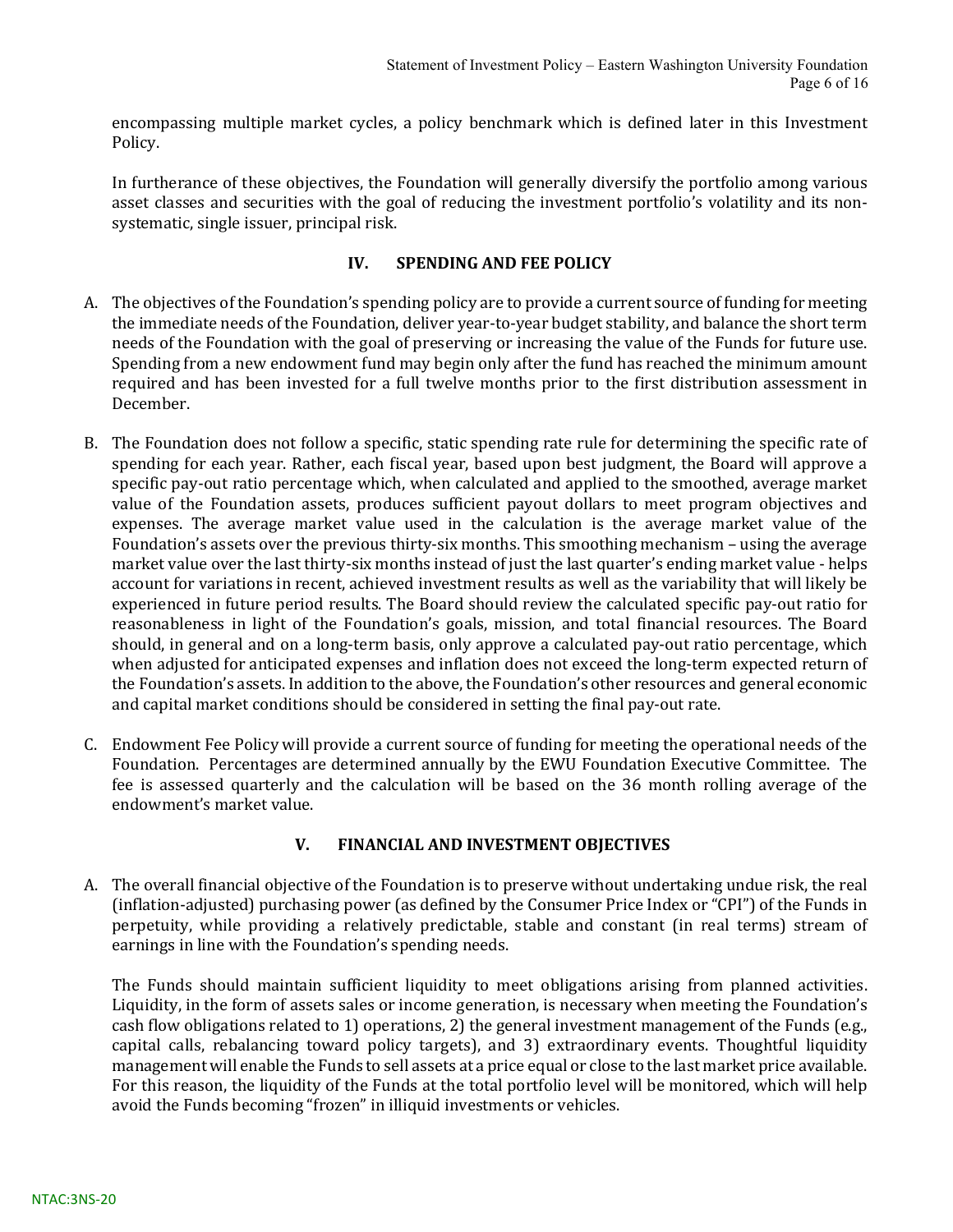B. The primary investment objective of the Funds is to attain a total net real return (net of inflation, investment management fees and expenses) of 3.0% over the long term (rolling five-year periods). It is recognized that the real return objective may be difficult to attain in every five-year period, but should be attainable over a series of five-year periods.

In addition to the absolute investment objective, the portfolio is expected to earn net of fee annualized returns equal to or greater than the Policy Portfolio benchmark (see Section VII Benchmarking and Monitoring) as selected by the Investment Committee, measured over rolling five-year periods. On an annual basis, a comparative review of performance and asset allocation against a group of peer institutions may be undertaken at the discretion of the Investment Committee.

#### VI. PORTFOLIO COMPOSITION

- A. Since asset allocation is the primary driver of risk and return for diversified portfolios, the single most important investment decision the Investment Committee can make is the allocation of the Foundation's funds to various asset classes. The Investment Committee will establish and approve a set of customized asset allocation guidelines for each discrete pool of investible capital being managed for the Foundation. Each customized set of asset allocation guidelines will be aligned to support the underlying goals and objectives of each separate pool of investible capital.
- B. The asset allocation guidelines will include a policy benchmark, representing the strategic asset allocation mix for the pool of Foundation assets being managed. The asset allocation guidelines will also include an approved target range that: (i) recognizes various asset classes may be under- and overweighted due to the trading, settlement, and timing delays associated with fully implementing an investment program; (ii) recognizes it may be prudent and necessary for its Partners to operate outside the policy benchmark when the financial markets are stressed and subject to extreme levels of volatility; and (iii) allows its Partners to deliberately over- and under-weight the investment program's asset classes within prescribed target ranges when the Investment Advisor concludes an asset class represents either a unique value providing an excess return opportunity or presents too much incremental risk. The approved asset allocation guidelines for all of the Investment Advisors, when considered together, will reflect the overall liquidity needs and risk tolerance of the Foundation and will, in the judgment of the Investment Committee, represent the asset mix likely to satisfy the Foundation's long-term investment objectives.
- C. The asset allocation policy should reflect a proper balance of the Foundation's investment objective, risk tolerance, and need for liquidity. To achieve its investment objective, the funds in the Endowment shall be allocated across asset classes that fall within the following two risk categories: "Risk Asset Classes" and "Risk Control Asset Classes." Risk Asset Classes are generally the return drivers of the portfolio, provide portfolio diversification benefits during the stable capital market conditions, but tend to see their diversification benefits diminish (as a result of rising correlations) during stressed capital market environments. Risk Control Asset Classes provide a dependable diversification benefit during all market environments as a result of their lower and more stable correlations (even in stressed capital market conditions). Balancing the allocations to these two risk categories can help maintain the Fund's diversification and overall risk profile throughout a variety of market conditions. Schedule A to the Investment Policy, which is also an integral part of each Partner's Investment Services Agreement, provides the asset allocation guidelines currently in effect for Foundation.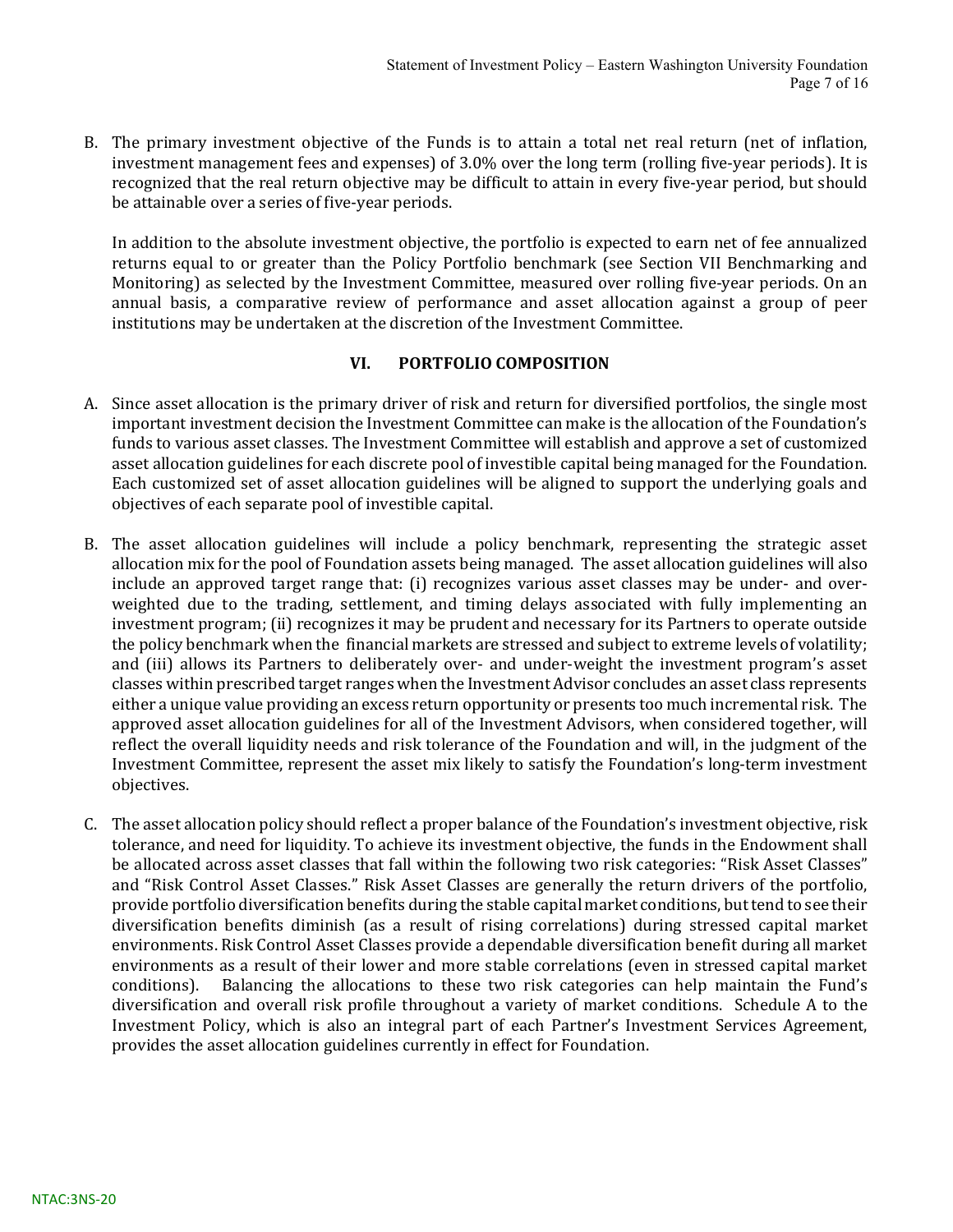The following descriptions broadly define the underlying asset classes for each risk category:

i. Risk Asset Classes:

U.S. Equity: Publicly traded U.S. stocks are a core asset class of institutional portfolios with long-term investment horizons and modest liquidity constraints. The objective of the Domestic Equity portfolio is to generate investment returns with adequate liquidity through consistent exposure to common stock investments. The U.S. Equity portfolio may contain both a passive core and an active investment strategy. The passive core is meant to provide low-cost exposure to the U.S. equity market which will primarily be achieved through the use of, but not limited to, commingled index funds and exchange traded funds (ETF's). The portfolio may seek to generate incremental returns (i.e., alpha or out performance) through an active investment strategy. The active investment strategy may include both skill and risk-based strategies employed in the form of both long only and/or long/short strategies. These strategies will be accessed primarily through commingled funds; ETF's, separately managed accounts (SMA's), and limited partnership structured vehicles. The primary benchmark for the Domestic Equity portfolio is the Russell 3000 and its component sub-indices (i.e., Russell 1000, Russell 2000, etc.).

International Developed & Emerging Market Equity: Publicly traded stocks of predominantly international markets, both in developed and developing regions. Although the correlations between international and U.S. equities has been on the rise in recent years and can rise rapidly in times of market stress, the Foundation believes that over long periods of time through globalization increasing industrialization, strong demographic trends, and increasing depth and efficiency of capital markets in foreign markets – international equities offer the opportunity to generate higher returns than available in the U.S. markets alone and impart some diversification benefits. The objective of the International Equity portfolio is to generate investment returns with adequate liquidity and to provide modest diversification benefits to the entire portfolio. The International Equity portfolio may contain both a passive core and an active investment strategy. The passive core is meant to provide low-cost, broad exposure to the international equity markets and will primarily be achieved through the use of, but not limited to, commingled index funds and ETF's. The portfolio seeks to generate incremental returns (i.e., alpha or out performance) through its active investment strategy. The active investment strategy may include both skill and risk-based strategies employed in the form of both long only and/or long/short strategies. These strategies will be accessed primarily through commingled funds, ETF's, SMA's, and limited partnership structured vehicles. The primary benchmark for the International Equity portfolio is the MSCI All Country World Index (ACWI) ex-US and its component sub-indices (i.e., MSCI EAFE, MSCI Emerging Markets, etc.).

High Yield Bonds: Includes investments in publicly and privately traded credit and credit-related securities which possess below investment grade ratings or characteristics of lower quality debt instruments. Investments in this segment of the portfolio will generally fall into three main categories – high yield (or "junk") bonds, levered loans/bank loan debt, and distressed debt securities. The underlying liquidity of these instruments will vary greatly and can be highly sensitive to current market conditions. In stressed market environment, liquidity can quickly diminish or disappear leading to significant market price discounts if these positions need to be liquidated. Given that these securities are not highly correlated with other risk asset categories (although correlations can rise dramatically in a falling, or poor capital market environment) they do provide some moderate overall portfolio diversification benefits. Investments in this sector tend to have shorter maturities/durations than high quality, intermediate maturity core fixed income investments (i.e.,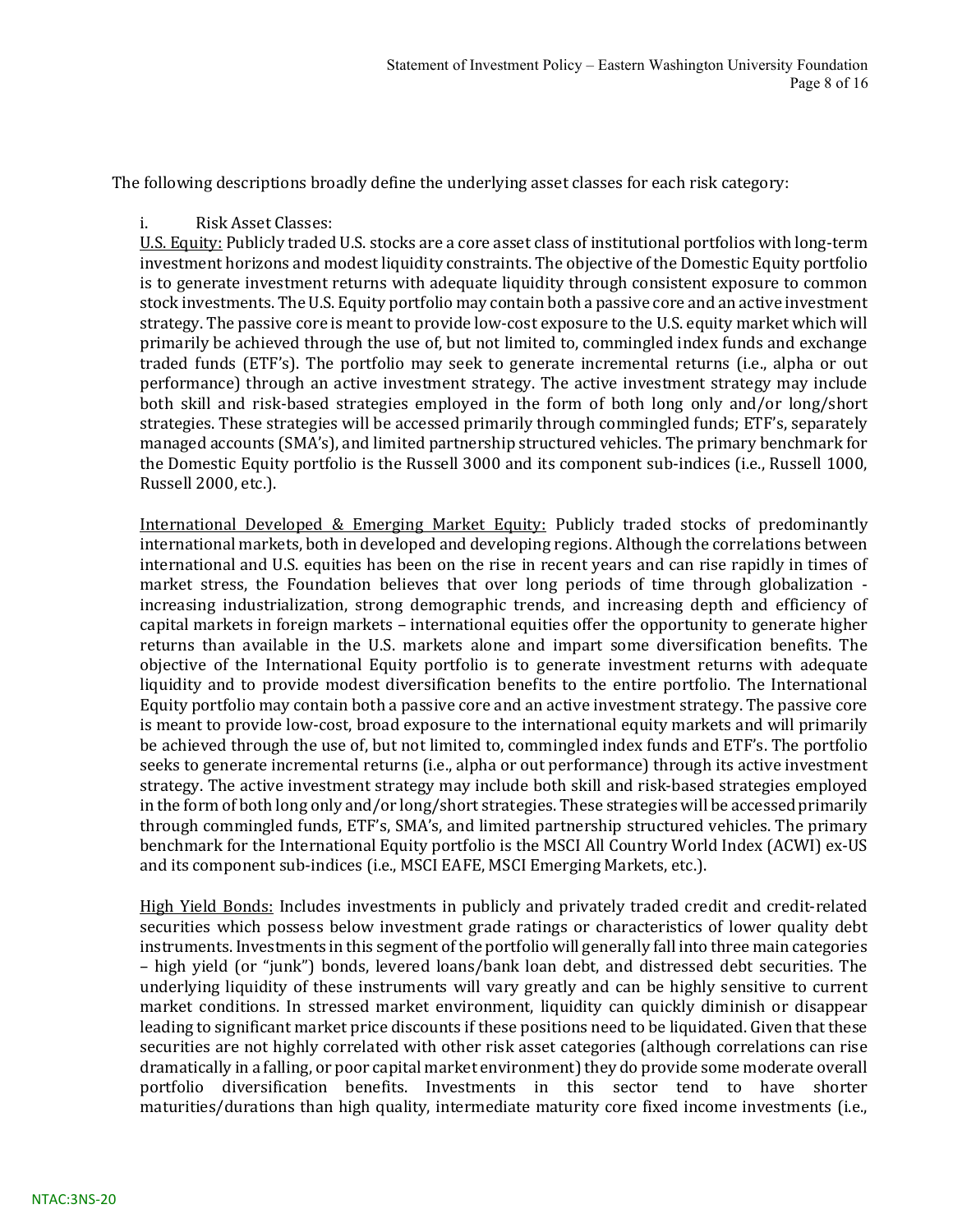due to their lower credit quality standing) and higher current income returns. They are available in both fixed and floating rate/coupon form. One advantage of this portfolio segment is the above average yield these securities offer. That said, the portfolio will focus on total return – both income production and opportunities for capital appreciation in evaluating the opportunity set within this portfolio segment. These strategies will be accessed primarily through commingled funds, ETF's, SMA's, and limited partnership structured vehicles. The primary benchmark for the High Yield Fixed Income portfolio will be the Merrill Lynch U.S. High Yield BB-B Bond index and the Credit Suisse Levered Loan Index.

Real Estate & Infrastructure: The long term objective of the Real Estate & Infrastructure portfolio is to provide equity-like returns while providing a partial hedge against inflation. Real estate and infrastructure investments (especially private real estate and infrastructure) provide good portfolio diversification benefits given their generally low correlations with other risk assets. Investments in real estate and infrastructure may be made in the form of both public market securities (i.e., primarily Real Estate Investment Trusts (REIT's) and other securities that possess many common characteristics of general public equity investments) and private real estate and infrastructure investments (i.e., actual direct investments, commingled fund vehicles, or limited partnership structures). Private investments in this asset class are invariably illiquid but come with the benefit of generally higher returns and better diversification benefits. Like all investments in private asset classes, manager selection, access, ongoing due diligence, and scale are important drivers for implementing a successful investment strategy. These strategies will be accessed primarily through commingled funds, ETF's, SMA's, and limited partnership structured vehicles. The primary benchmark for the Real Estate & Infrastructure portfolio will be FTSE/EPRA NAREIT Global Real Estate Index, the NCREIF Property Index, and the S&P Global Infrastructure Index.

Natural Resources & Commodities: Like the Real Estate & Infrastructure portfolio, the long term objective of the Natural Resources & Commodities portfolio is to provide equity-like returns while providing a partial hedge against inflation. Natural resource and commodity investments (especially the "private" assets in this segment) provide good portfolio diversification benefits given their generally low correlations with other risk assets. Investments in natural resources and commodities may be made in the form of both public market securities (i.e., futures contracts, swaps, as well as public equity investments) and private investments in timber, oil and gas, mineral rights, or other natural resources (i.e. actual direct investments, commingled fund vehicles, or limited partnership structures). Private investments in this asset class are invariably illiquid but come with the benefit of generally higher returns and better diversification benefits. Like all investments in private asset classes, manager selection, access, ongoing due diligence, and scale are important drivers for implementing a successful investment strategy. These strategies will be accessed primarily through commingled funds, ETF's, SMA's, and limited partnership structured vehicles. The primary benchmark for the Natural Resources & Commodities portfolio will be the Dow Jones/UBS Commodity Index, the Goldman Sachs Commodity Index, as well as a variety of other natural resource indices to better match the focus and sometimes concentrated nature of these investment strategies.

Private Equity: The Private Equity segment of the portfolio includes illiquid investments in private and public companies domiciled both domestically and internationally. These investments include venture capital, buyout, high yield, and subordinated debt. The Private equity portfolio's objective is to earn higher returns than the public equity markets over the long term. This portfolio invests in highly illiquid positions and should generate higher returns as compensation for that illiquidity. A secondary objective of these investments is diversification. The portfolio's strategy is to invest in a select group of funds (or fund of funds) managed by the highest quality management teams. Like all investments in private asset classes, manager selection, access, ongoing due diligence, and scale are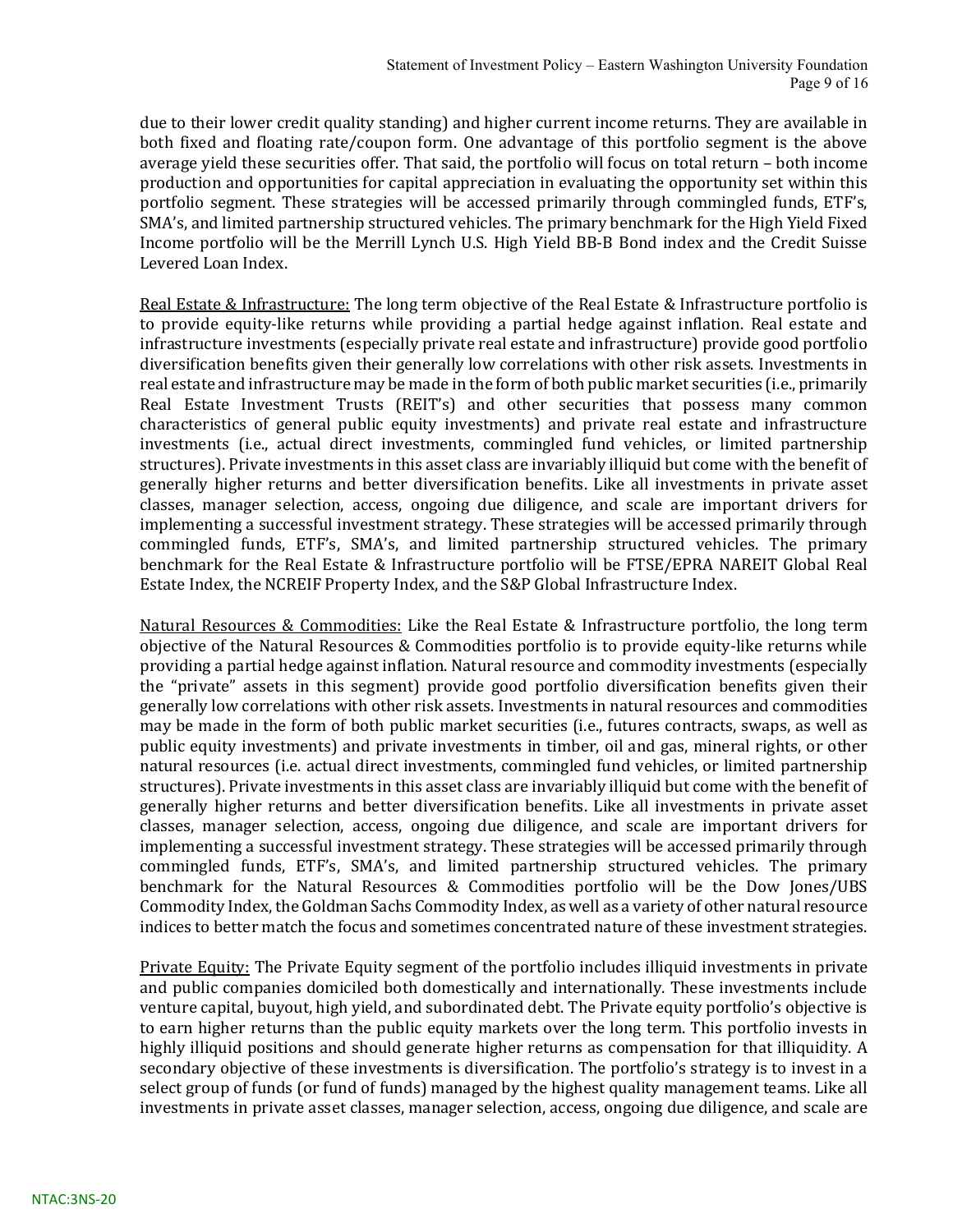important drivers for implementing a successful investment strategy. Underlying fund managers are sought which have proprietary deal flow and whose experience enables them to bring strategic, operational, or technical expertise to a transaction in addition to financial acumen and capital. The portfolio will be diversified across investment categories and investment stage (i.e. vintage year). These investments are almost exclusively organized as limited partnership investments. The primary benchmark for the Private equity portfolio is the Russell 2000 +200 basis points and the Thompson Venture Economics Index series.

Hedge Funds: The purpose of the Hedge Fund Category is to improve the risk-to-return profile of the portfolio by lowering volatility through diversification while still providing the potential for excess returns from active management. The Hedge Fund segment of the portfolio includes semiliquid investments in managers specializing in investment strategies that have low correlations and/or exposure to the publicly equity markets. The portfolio's strategy is to invest in a select group of funds (or fund of funds) managed by the highest quality management teams. Like all investments in private asset classes, manager selection, access, ongoing due diligence, and scale are important drivers for implementing a successful investment strategy. The portfolio's liquidity will be moderate. This portfolio will focus on areas and strategies where active management can contribute a substantial portion of the return. The portfolio may utilize swaps, derivatives, ETFs or other instruments in order to manage risk, liquidity and/or cost. The objective of this asset class is to generate returns over the long run that meet the Endowment's overall objective while exhibiting defensive characteristics and acting as a diversifier and providing some growth. The primary benchmark for this asset class is the HFRI Fund of Funds Composite Index.

#### ii. Risk Control Asset Classes

U.S. Investment Grade Bond: The U.S. Investment Grade Bond segment of the portfolio will consist primarily of publicly traded debt instruments of the U.S. government, its agencies, and U.S. domiciled corporations. In general, the underlying investments which comprise this portfolio will be intermediate in maturity/duration, high quality (i.e. investment grade rated), and highly liquid/marketable. The objective of the U.S. Investment Grade Bond portfolio is to generate income and most importantly provide stability/down-side risk protection for the portfolio in times of capital market stress. A low and stable correlation between the U.S. Investment Grade Bond portfolio and the Risk Asset portfolios are the primary determinant of the portfolio's ability to fulfill this mission. The U.S. Investment Grade Bond portfolio may contain both a passive core and an active investment strategy. The passive core is meant to provide low-cost exposure to the broad U.S., investment grade, bond market and will primarily be achieved through the use of, but not limited to, commingled index funds and ETF's. The portfolio may seek to generate incremental returns (i.e. alpha) through an active investment strategy. The active investment strategies will be accessed primarily through commingled funds, ETF's, and SMA's. The primary benchmark for the U.S. Investment Grade Bond portfolio is the Barclay's U.S. Aggregate Bond Index (and its maturity / duration segmented sub components).

Inflation Protected Bonds (IPB): The IPB portfolio will consist primarily of publicly traded, inflationprotected, debt instruments of the U.S. government, foreign governments, and high quality, investment grade corporations (both domestic and foreign). The objective of the IPB portfolio is to generate real, inflation-adjusted income and most importantly provide stability/down side risk protection for the portfolio in times of capital market stress. A low and stable correlation between the IPB portfolio and the Risk Asset portfolios are the primary determinant of the portfolio's ability to fulfill this mission. The IPB portfolio may contain both a passive core and an active investment strategy. The passive core is meant to provide low-cost exposure to the broad or maturity/duration targeted segment - primarily the U.S. Treasury Inflation Protected Securities (TIPS) market - and will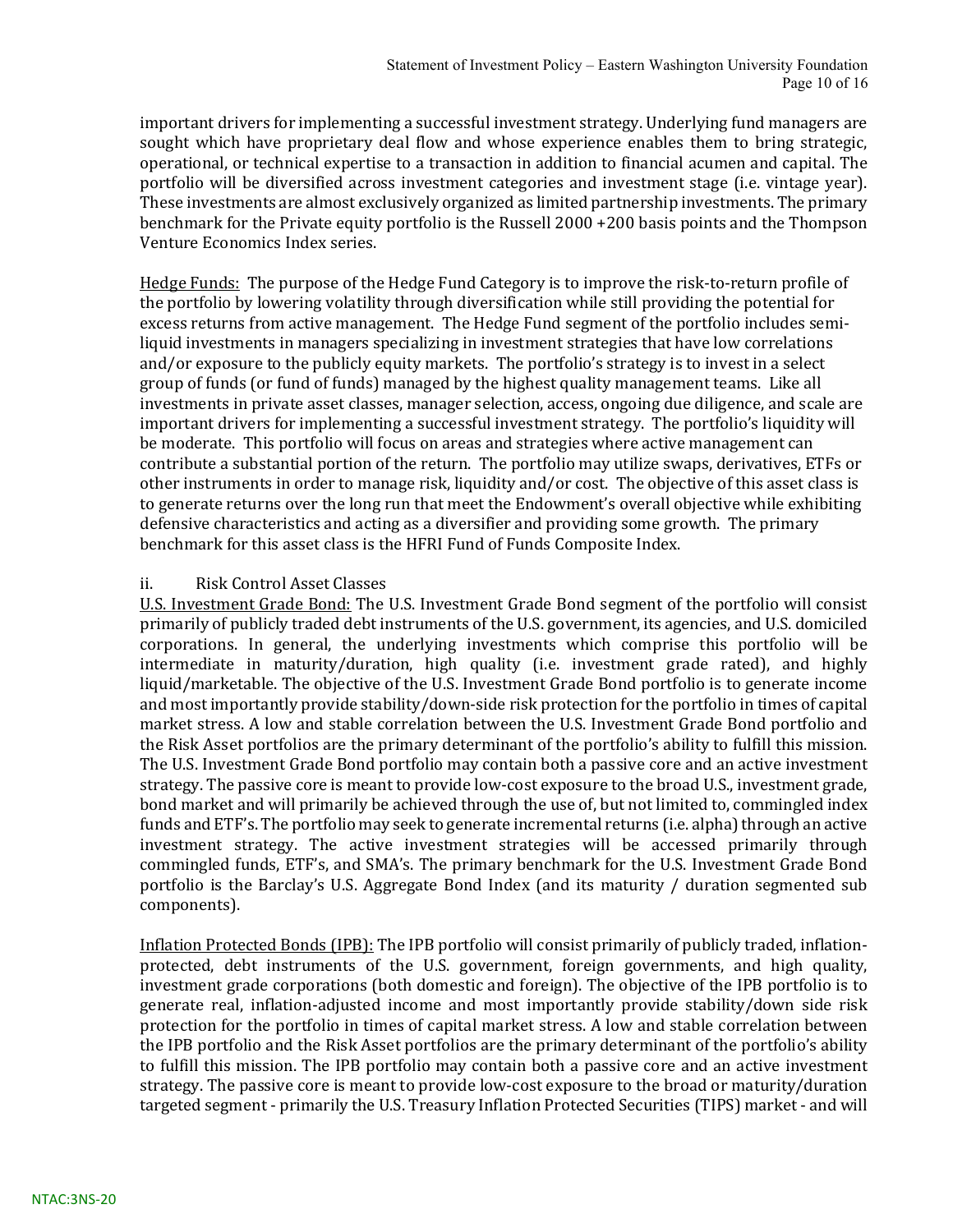primarily be achieved through the use of, but not limited to, commingled index funds and ETF's. The portfolio may seek to generate incremental returns (i.e. alpha) through an active investment strategy. The active investment strategies will be accessed primarily through commingled funds, ETF's, and SMA's. The primary benchmark for the IPB portfolio is the Barclay's U.S. TIPS Index (and its maturity/duration segmented sub components).

Cash: Cash investments are by their nature relatively risky investments for a Foundation given the general, long investment time horizon and low returns (i.e. often zero or negative returns on a real basis) – which result in a diminution in purchasing power - of these pools of capital. As a result, unless unusual circumstances exist, it is generally prudent to minimize the long term cash allocation in the portfolio. Cash positions do however have value for meeting transaction liquidity, portfolio rebalancing needs, and as a volatility cushion during times of turbulent capital market activity. Commingled funds, invested in short maturity/duration, high quality, highly liquid and marketable, interest bearing, money market securities will generally be used to fulfill this asset class segment. The primary benchmark for the Cash portfolio is the 90 day U.S. Treasury Bill Index.

- D. The long-term policy targets and ranges for the asset class categories are contained in Exhibit B. These targets may be developed in consultation with the Partners using both quantitative factors (i.e. capital market assumptions for expected returns by asset class) as well as qualitative factors (i.e. total portfolio size of the Funds, liquidity profile, and available resources).
- E. Rebalancing is a critical element in controlling the long-term asset allocation of the Foundation. The portfolio rebalancing policy will be implemented in a systematic and disciplined fashion using the guidelines outlined below. Consistent with the limitations imposed by the asset allocation guidelines, the Partners will periodically adjust the allocation of assets within the allowed target ranges depending on: (i) routine cash flows and net new money available for investment; and (ii) the relative performance of each and all asset classes. If the weighting of an asset class exceeds its target range, the Partners shall either (i) rebalance the portfolio to within the target range as soon as practically possible; or (ii) seek approval from the Investment Committee to adjust the target range.
	- i. In general, the Partners are expected to review the portfolios at least quarterly to determine if any rebalancing activities are required. The Foundation's assets will be allocated in a manner consistent with the asset allocation guidelines, as determined by the Investment Committee and the Partners given prevailing market conditions, with variations around the expected long-term policy normal allocation levels permitted within the ranges set in the asset allocation guidelines.

#### VII. BENCHMARKING AND MONITORING

- A. The Investment Committee will review performance regularly but not less than quarterly. For purposes of performance measurement, portfolio returns will be measured against a custom benchmark (the "Policy Portfolio Benchmark") composed (where possible) of investable indexes that serve as reasonable proxies for the asset classes contained in the policy portfolio (see Exhibit C). The Policy Portfolio Benchmark is designed to reflect the underlying exposures in the Funds and serves as a reasonable substitute for the strategic long term policy portfolio. The performance of the Funds is expected to outperform the Policy Portfolio Benchmark over rolling five-year periods.
- B. Returns will be monitored at the total portfolio level, asset class category levels, and individual manager/strategy levels against their respective benchmarks. Investment Managers and underlying strategies will also be evaluated on a set of qualitative factors included but not limited to their adherence to stated investment philosophies, organizational stability, and ethical conduct.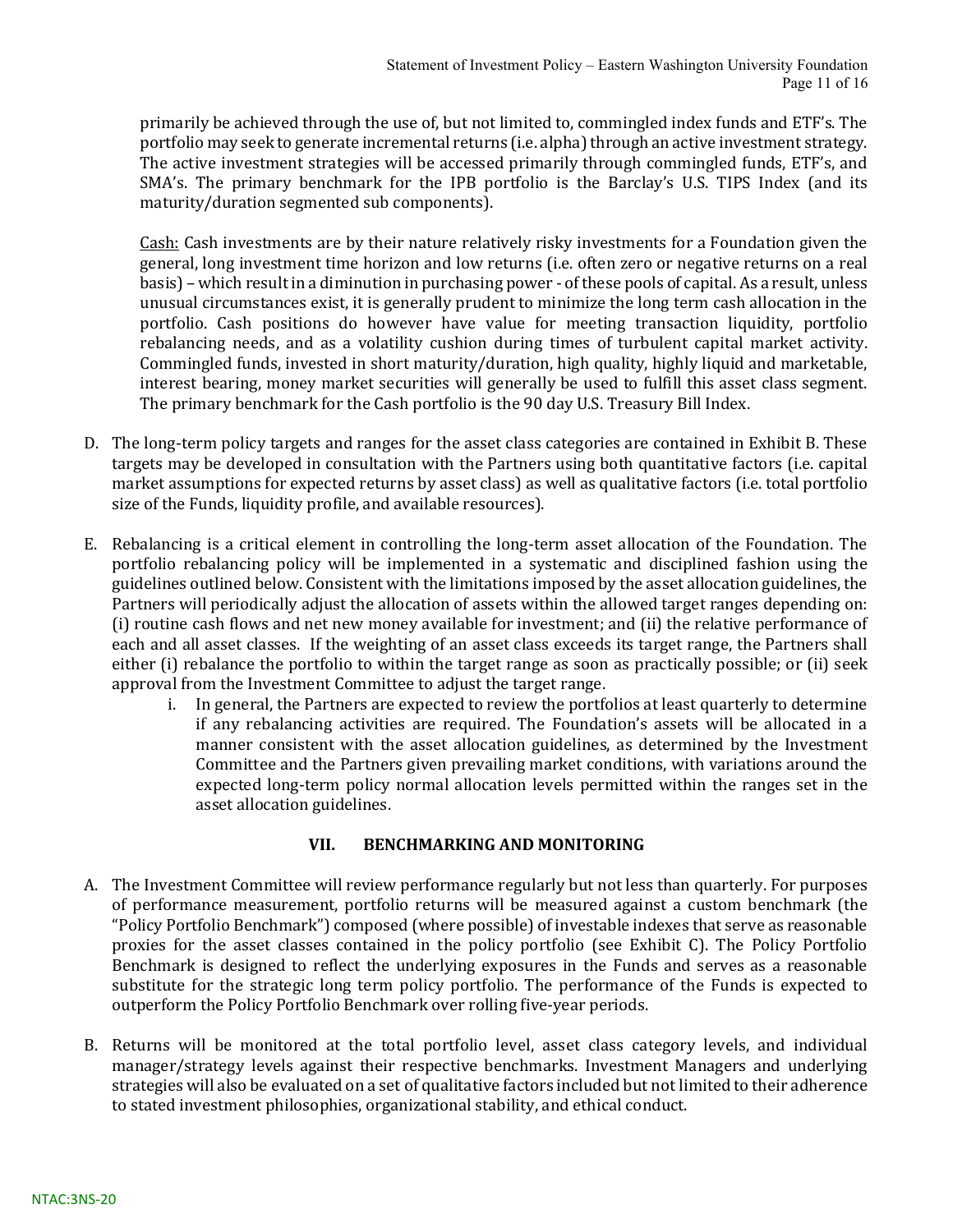#### VIII. APPROVED INVESTMENT VEHICLES

- A. The following investment vehicles may be used with full discretion: mutual funds, common/collective funds, exchange traded funds ("ETFs"), exchange traded notes ("ETNs"), and separately managed accounts ("SMAs").
- B. Any limited partnerships or private investment vehicles that have illiquid characteristics require preapproval by the Investment Committee.
- C. Sustainable and Responsible Investing: The investment committee may consider managers who focus on ESG (Environmental, Social and Corporate Governance) during the investment process.
- D. In general, all in-kind gifts shall be liquidated as soon as practical after receipt and added to the Funds. Any exceptions to this policy shall be approved by the Investment Committee. Exceptions require clear documentation of the rationale for the exception and require a plan outlining the long-term intentions for managing the in-kind gift on an ongoing basis.

### IX. INVESTMENT PROCEDURES

The endowment pool shall consist of readily marketable assets. Assets that cannot or will not quickly be converted to cash equivalents will be held separate from the investment pool, as gains and/or losses more properly relate to the fund to which asset was donated. The endowment pool will be unitized. Similar to a mutual fund, gifts or transfers to funds enter the pool on a monthly basis through the purchase of shares at the unitized, or prorated, market value at the end of the prior month of all endowment pool assets. When funds are withdrawn, withdrawals are based on the unit market value of the investment pool at the end of the month prior to withdrawal. Gains or losses properly belonging to a particular fund will be allocated to that fund and not the pool as a whole.

Income is also unitized and allocated to participants based upon the number of shares owned. Income is distributed annually based upon the spending rate. Any unspent distributions will generally be returned to principal at the end of the fiscal year.

#### X. OUTSIDE INVESTMENTS

- A. Foundation endowment accounts are pooled in order to improve performance and the Investment Committee's ability to oversee them, as well as reducing the overhead for Foundation staff to manage the funds. On an exception basis, some endowments may be invested independent of the pool. This includes accounts waiting for state match, and other situations. With the exception of the accounts waiting for state match, the minimum principal balance for independent endowments is \$100,000. Although invested separately, asset allocation and restrictions, performance benchmarks, distribution policy and fees mirror that of the endowment pool unless otherwise stated below:
	- Authority to grant: These separate investments may be approved by the Executive Director with the concurrence of the Investment Committee.
	- Investments: Investment mix will be consistent with current investment policy for the endowment pool, unless otherwise indicated. As an example, accounts waiting for state match are to be invested in short or intermediate term investments, based on estimated time when matching funds are likely to be available.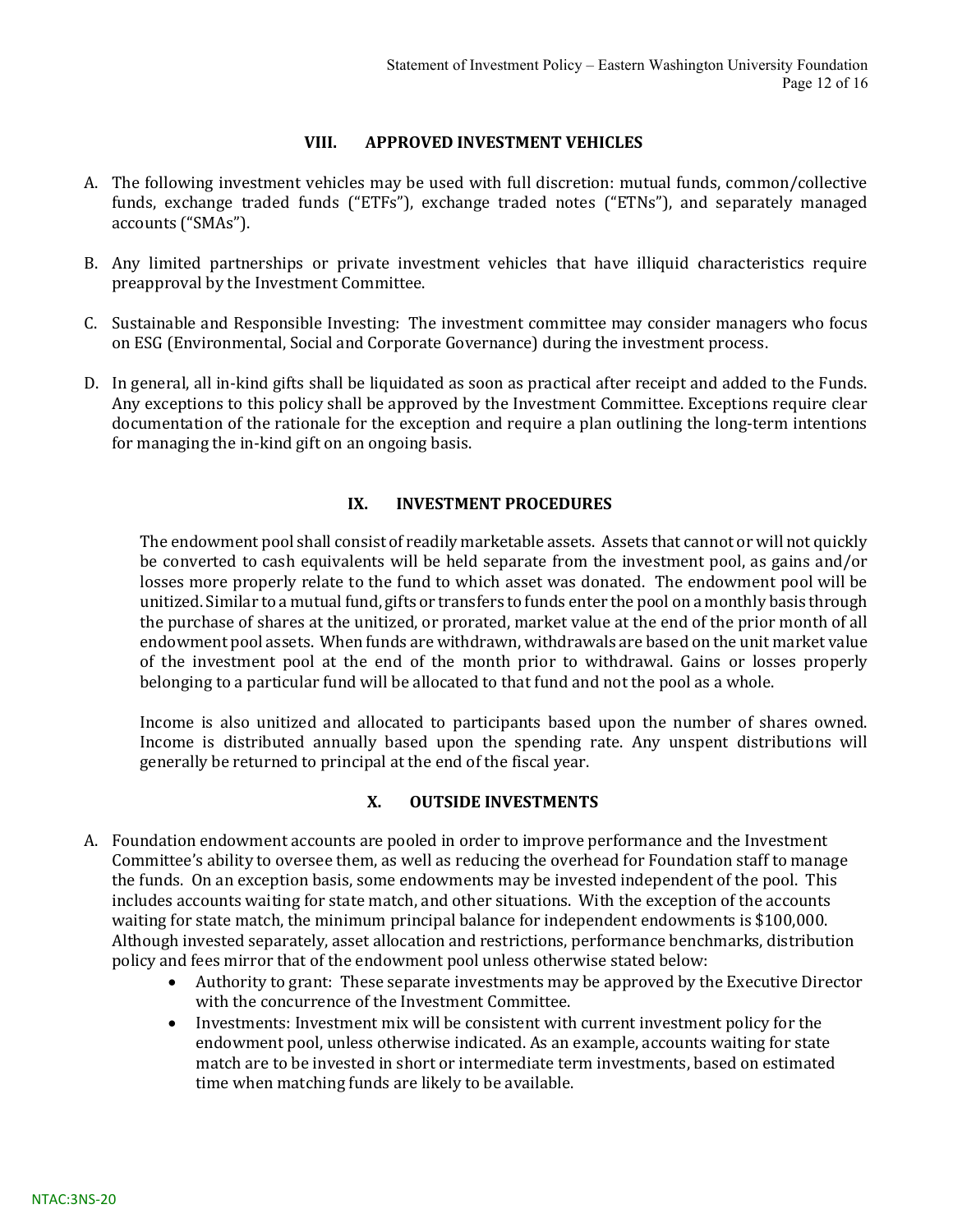- Receipt and disbursement of funds: New gifts will be transferred into the investment fund at least quarterly. Cash earnings until transfer are considered unrestricted. Earnings made available for distribution will be transferred out of the investment to cash in July of each year.
- Distributions: Distributions will be in accordance with current spending rate policies. In order to use a 3 year rolling average, these accounts will utilize the pool's historical unit values until separately invested for more than 3 years.
- B. The Trusts shall have an overall asset balance that recognizes the long-term holding period of charitable remainder unitrusts and annuities. The primary need for earnings from this pool is to fund net income distribution requirements and secondary, to increase the total asset base of the trust. At the formation of each new internally managed trust it shall be the responsibility of the Investment Committee to select funds to invest to accomplish the requirements of the trust. The Investment Committee shall use prudent discretion in selecting financial institutions to hold and invest such funds, with consideration given to the donor's current Investment Advisors. For internally managed trusts, the individual Investment Advisors shall be required to meet with the Investment Committee at least once per year.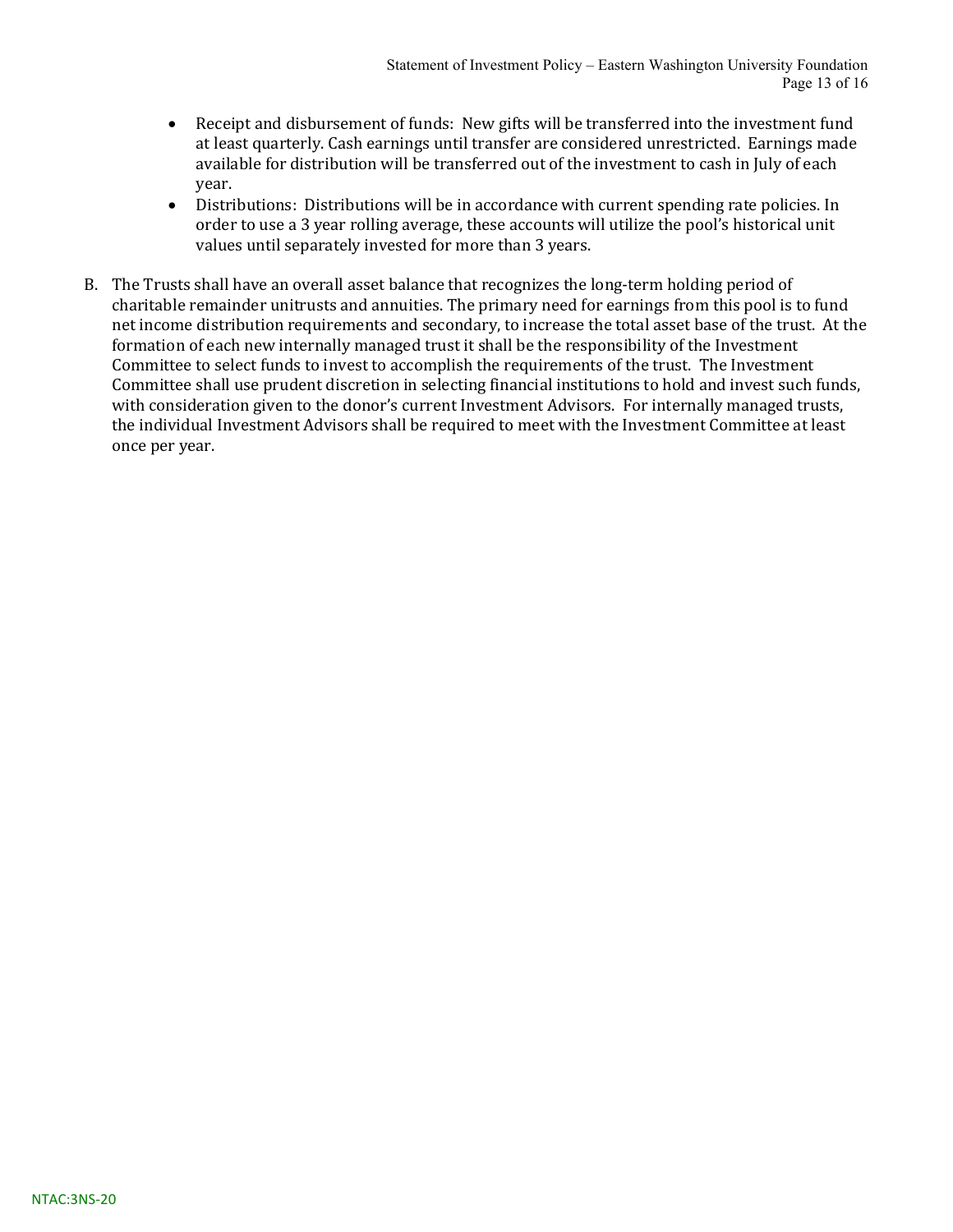#### EXHIBIT A

#### POLICY PORTFOLIO TARGETS

This Policy Portfolio Targets table represents the strategic, long term asset allocation mix for the Funds. Each asset class target has a corresponding approved range that allows underlying asset allocations to move overtime. The asset class ranges provide the flexibility to be under- and over-weighted due to the trading, settlement, and timing delays associated with fully implementing an investment program. The approved ranges also allow for tactical adjustments to strategic allocations that may either defend against unacceptably high risks or take advantage of short-term return opportunities. It may be prudent and necessary to operate outside the ranges when the financial markets are stressed and subject to extreme levels of volatility. **EXHIBIT A**<br> **EXHIBIT A**<br> **EXERC** Cong term asset allocation mix for the Funds. Each<br>
ed range that allows underlying asset allocations to move<br>
exibility to be under- and over-weighted due to the trading,<br>
fully implement

|                            | <b>POLICY PORTFOLIO TARGETS</b>                                                                                                                                                                                                                                                                                                                                                                                                                                                                                                                                                                                                                                                                                                                                                                  |               |     |                         |                                                       |
|----------------------------|--------------------------------------------------------------------------------------------------------------------------------------------------------------------------------------------------------------------------------------------------------------------------------------------------------------------------------------------------------------------------------------------------------------------------------------------------------------------------------------------------------------------------------------------------------------------------------------------------------------------------------------------------------------------------------------------------------------------------------------------------------------------------------------------------|---------------|-----|-------------------------|-------------------------------------------------------|
|                            | This Policy Portfolio Targets table represents the strategic, long term asset allocation mix for the Funds. Each<br>asset class target has a corresponding approved range that allows underlying asset allocations to move<br>overtime. The asset class ranges provide the flexibility to be under- and over-weighted due to the trading,<br>settlement, and timing delays associated with fully implementing an investment program. The approved<br>ranges also allow for tactical adjustments to strategic allocations that may either defend against<br>unacceptably high risks or take advantage of short-term return opportunities. It may be prudent and<br>necessary to operate outside the ranges when the financial markets are stressed and subject to extreme<br>evels of volatility. |               |     |                         |                                                       |
|                            | <b>Asset Class</b>                                                                                                                                                                                                                                                                                                                                                                                                                                                                                                                                                                                                                                                                                                                                                                               | <b>Target</b> | Low | Allowable Range<br>High | <b>Benchmark</b>                                      |
|                            | <b>Global Equity</b>                                                                                                                                                                                                                                                                                                                                                                                                                                                                                                                                                                                                                                                                                                                                                                             | Weight<br>60% | 50% | 70%                     | <b>MSCI All Country World Investable Market Index</b> |
|                            | U.S. Equity                                                                                                                                                                                                                                                                                                                                                                                                                                                                                                                                                                                                                                                                                                                                                                                      | 45%           | 35% | 65%                     | Russell 3000 Index                                    |
|                            | International Developed                                                                                                                                                                                                                                                                                                                                                                                                                                                                                                                                                                                                                                                                                                                                                                          | 10%           | 5%  | 25%                     | MSCI World ex-USA Investable Market Index             |
|                            | <b>Emerging Market Equity</b>                                                                                                                                                                                                                                                                                                                                                                                                                                                                                                                                                                                                                                                                                                                                                                    | 5%            | 0%  | 15%                     | MSCI Emerging Market Investable Market Index          |
|                            | <b>Real Assets / Alternatives</b>                                                                                                                                                                                                                                                                                                                                                                                                                                                                                                                                                                                                                                                                                                                                                                | 10%           | 0%  | 20%                     | Real Asset Custom Blended Benchmark                   |
| 75%                        | <b>Global Real Estate</b>                                                                                                                                                                                                                                                                                                                                                                                                                                                                                                                                                                                                                                                                                                                                                                        | 3%            | 0%  | 10%                     | FTSE EPRA/NAREIT Global REIT Index                    |
| <b>Risk Assets</b>         | Global Infrastructure                                                                                                                                                                                                                                                                                                                                                                                                                                                                                                                                                                                                                                                                                                                                                                            | 3%            | 0%  | 10%                     | S&P Global Infrastructure Index                       |
|                            | Natural Resources & Commodities                                                                                                                                                                                                                                                                                                                                                                                                                                                                                                                                                                                                                                                                                                                                                                  | 4%            | 0%  | 10%                     | Morningstar Global Upstream Natural Resources Index   |
|                            | Private Equity                                                                                                                                                                                                                                                                                                                                                                                                                                                                                                                                                                                                                                                                                                                                                                                   | 0%            | 0%  | 10%                     | Russell 2000 Index + 2%                               |
|                            | Hedge Funds                                                                                                                                                                                                                                                                                                                                                                                                                                                                                                                                                                                                                                                                                                                                                                                      | 0%            | 0%  | 10%                     | HFRI Hedge Fund of Fund Index                         |
|                            | Fixed Income                                                                                                                                                                                                                                                                                                                                                                                                                                                                                                                                                                                                                                                                                                                                                                                     | 30%           | 20% | 50%                     | <b>Bloomberg Barclays US Aggregate Bond Index</b>     |
|                            | High Yield Bonds                                                                                                                                                                                                                                                                                                                                                                                                                                                                                                                                                                                                                                                                                                                                                                                 | 5%            | 0%  | 10%                     | Bloomberg Barclays US Corporate High Yield Bond Index |
|                            | Investment Grade Fixed Income                                                                                                                                                                                                                                                                                                                                                                                                                                                                                                                                                                                                                                                                                                                                                                    | 20%           | 10% | 40%                     | Bloomberg Barclays US Aggregate Bond Index            |
|                            |                                                                                                                                                                                                                                                                                                                                                                                                                                                                                                                                                                                                                                                                                                                                                                                                  |               | 0%  | 10%                     | iBoxx 3-Year Target Duration TIPS Index               |
| <b>Risk Control</b><br>25% | <b>Inflation Protected Securities</b>                                                                                                                                                                                                                                                                                                                                                                                                                                                                                                                                                                                                                                                                                                                                                            | 5%            |     |                         |                                                       |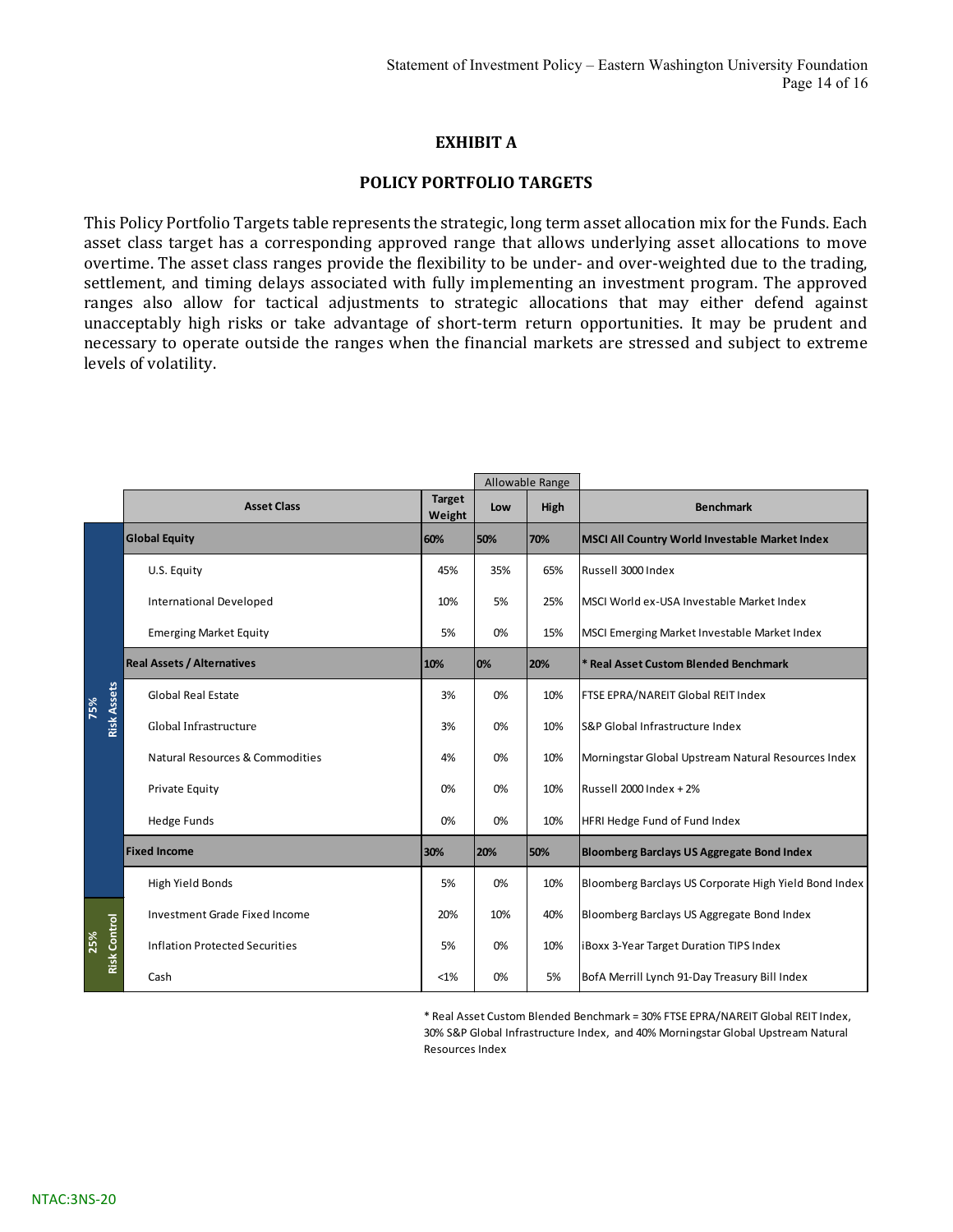#### EXHIBIT B

#### ASSET CLASS CATEGORIES AND TOTAL PORTFOLIO BENCHMARKS

#### Asset Class Categories **Reasonable Proxy**\*

- US Large Cap Equities Russell 1000 Index
- US Mid/Small Cap Equities Russell 2500 Index
- 
- 
- 

- 
- 
- 

Real Assets / Alternatives

- Global Public Real Estate Equities FTSE EPRA/NAREIT Global REIT Index
- Listed Infrastructure Equities S&P Global Infrastructure Index
- 

Alternatives

Global Equities **MSCI All Country World Investable Market Index** • US Equities Russell 3000 Index • Developed ex-US Equities MSCI World ex-USA Investable Market Index • Emerging Market Equities MSCI Emerging Market Investable Market Index

Fixed Income BB US Aggregate Bond Index High-Quality Fixed Income BB US Intermediate Government/Credit Bond Index • Inflation-Protected Fixed Income iBoxx 3-Year Target Duration TIPS Index • High Yield Fixed Income BB US Corporate High Yield Bond Index

• Natural Resource Equities Morningstar Global Upstream Natural Resources Index

• Private Equity Russell 2000 Index + 2%

Cash BofA Merrill Lynch 91-Day Treasury Bill Index

#### Total Portfolio Underlying Composites\*\*

Policy Portfolio Benchmark: 60% MSCI All Country World Index (ACWI) ND

- 30% BB US Aggregate Bond Index
- 10% Real Asset Custom Blended Benchmark \*\*

\* : "BB" where presented in place of "Bloomberg Barclays" for corresponding fixed income indices.

\*\* Real Asset Custom Blended Benchmark = 30% FTSE EPRA/NAREIT Global REIT Index, 30% S&P Global Infrastructure Index, and 40% Morningstar Global Upstream Natural Resources Index